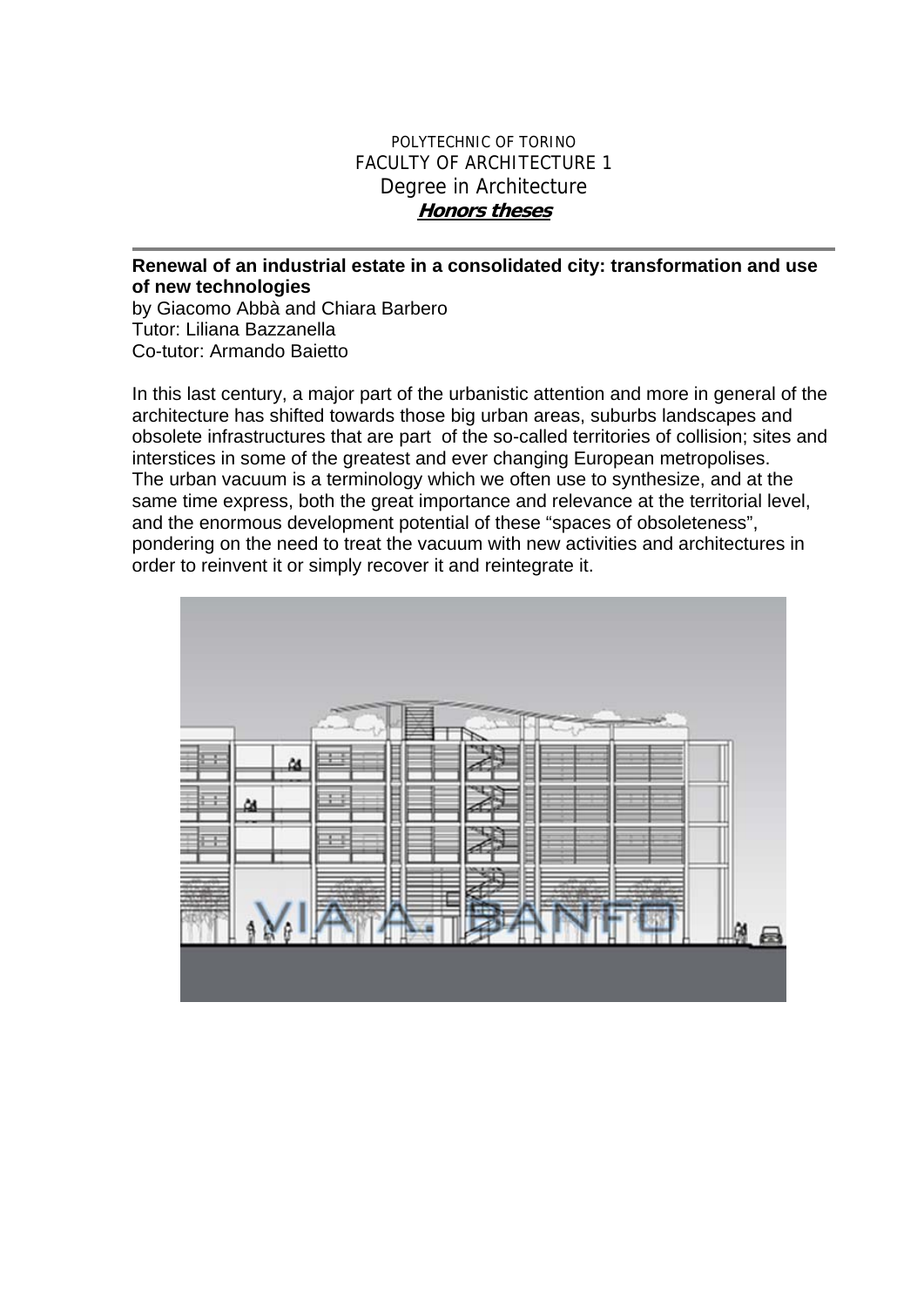The current risk is the occupation of these sites in order to be able to reinsert them in their own context; in many cases denying the previous existences and the historical values of the stratifications and sedimentations with works of total demolition. Turin, in line with the biggest European urban areas, shows and expresses all these characteristics of a post-industrial city in which the transformations of the economy have generated problems and created opportunities.

With the aid of the PRG and the stimulation coming from the 2006 Olympic Winter Games, it is possible to see and recognize a transformation in the local territory which involves great areas abandoned by industrial production, involving also the mixed places of the historical city suburbs.

Located at the edge of the Spina 4 there is the EX-INCET area, a peculiar trapezium shaped block enclosed within the streets of via Cigna, Cervino, Banfo and the main street Vigevano. This territory, which is the subject of our project, presents itself as a "territory of collision", a border area, an interstice between a mixed and consolidated area and big urban empty spaces undergoing a radical transformation.

Since the cognitive phase, all the characteristics and problems of an industrial estate fallen into oblivion have come to the forefront.



Having analysed the PRG (1995) and its subsequent variations, the last one of which is in the process of being approved, the project faces up to the current legal provisions integrating and developing them with the aim of stitching and charming the look of all the surrounding blocks, competing with the radical transformations that involve the adjacent Spina 4, considering, at the same time, "… the geometry, regularity and organization of the historical urbanistic shape and more in general the culture of the city…"

The state of urban decay of the area is such as to prevent it from being relaunched and used to exploit its untapped potential.